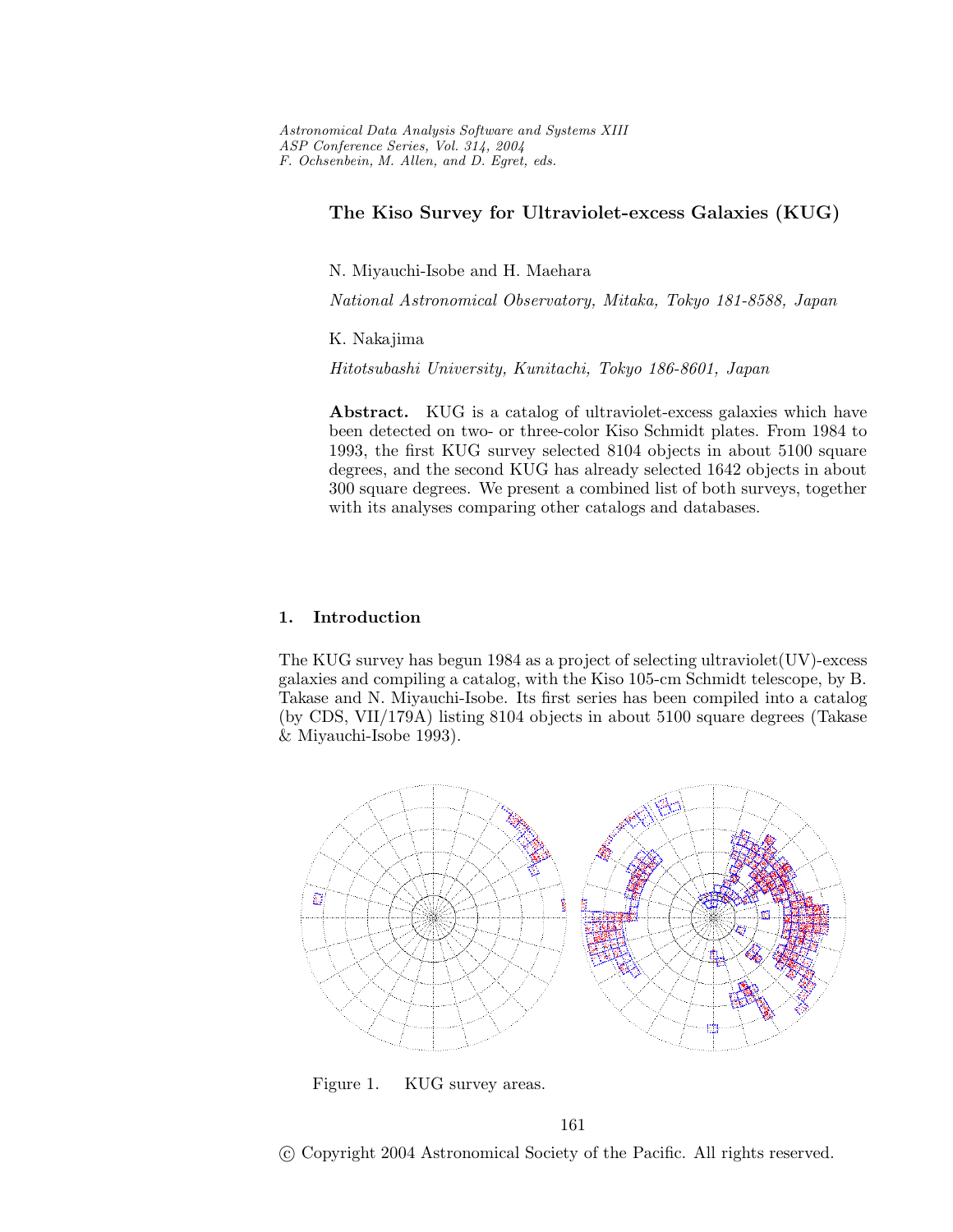#### 162 *Miyauchi-Isobe et al.*

It was succeeded by its second series project, by N. Miyauchi-Isobe and H. Maehara, and the second one has already selected 1642 objects in about 300 square degrees (Miyauchi-Isobe & Maehara 2003).

In the course of follow-up observations of KUGs (e.g., Maehara et al. 1987, Tomita et al. 1997), it is clarified that the majority of them are spiral or irregular galaxies with intense star formation in their nuclei, bars, disks, or outer regions. These samples give us clues to the understanding of triggering mechanism of star formation, and of the evolution of some types of galaxies. In addition, Seyferts, LINERs, and active galaxies with some peculiarities are included as minor groups of KUGs, being a fainter extension of Markarian galaxies.

The whole surveyed areas and selected objects are shown in Figure 1 (Right map – northern hemisphere, its left end – 0h of right ascension, and its top – 6h).

The KUGs are detected on the ultraviolet  $(U)$  and red $(R)$  double exposed 103a-E plates, as bluer galaxies than A-type stars, by eye-inspection. The catalog contains the positions, the brightness, and the morphological types which are eye-estimated in the Palomar Sky Survey Print (PSS).

The second survey will continue until finishing 14 areas already taken on the Schmidt plates.

#### **2. Preliminary comparison with the SDSS DR1 catalog**

Recently the SDSS Data Release 1 (DR1) has been published (Abazajian et al. 2003). It contains a catalog of galaxies in which the objects were determined by a software pipeline (Lupton et al. 2001). It seems worth comparing these results, one is determined by eye-inspection and the other by software algorithm.

Figure 2 shows the KUG objects (red dots), and SDSS DR1 galaxies (blue dots) which are sampled in accordance with the magnitude and color ranges of KUGs.



Figure 2. SDSS DR1 galaxies over KUG objects.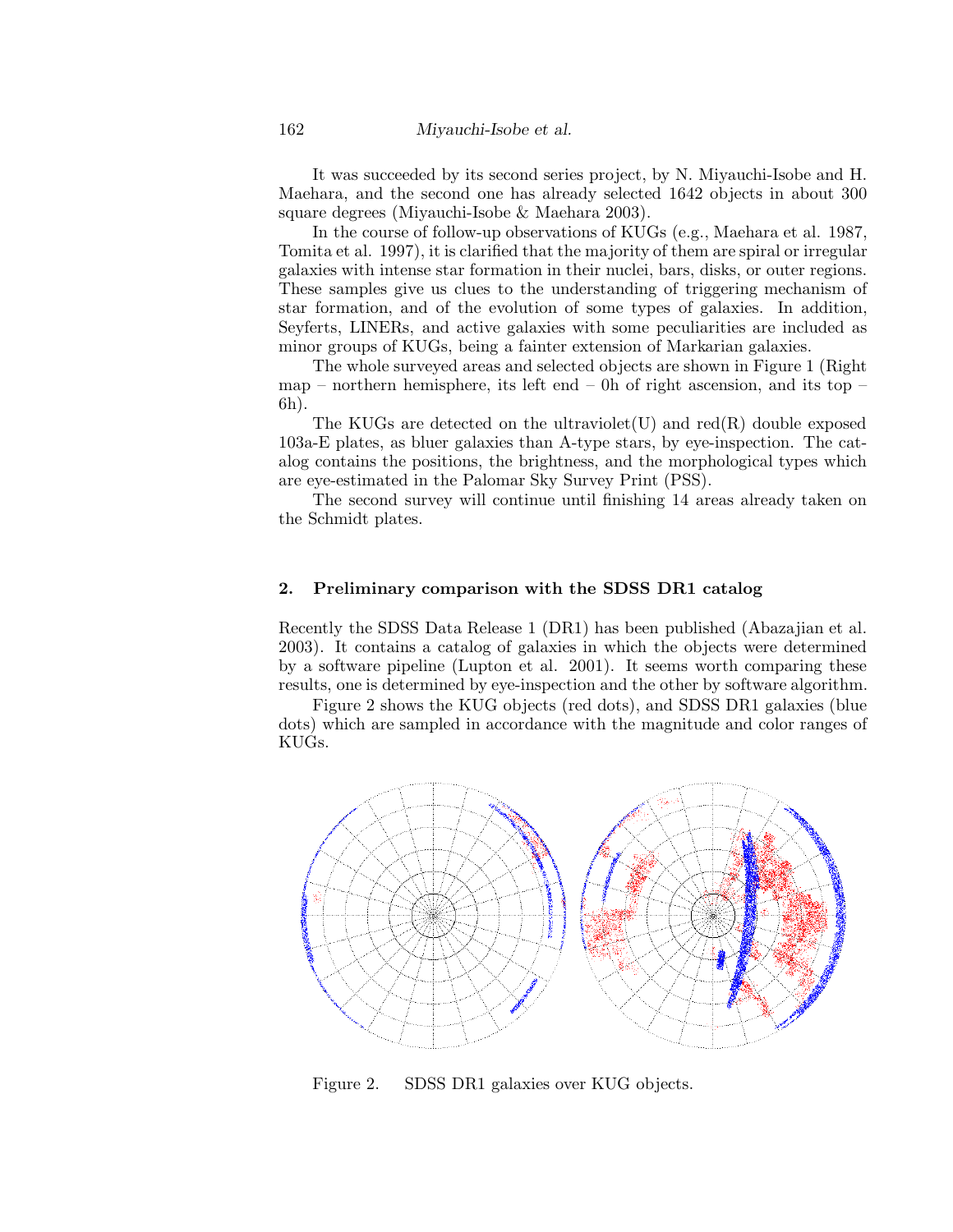A sample figure of overlapping areas is shown in Figure 3. The area is A0225 of Kiso division system, whose right ascension and declination limits are shown below. Red squares denote KUG objects, and blue dots SDSS galaxies.



Figure 3. SDSS DR1 galaxies over KUG objects in A0225 area.

In plotting the figure, we first select SDSS's *u, g, r* data of galaxies whose positions coincide with those of KUGs, and then examine their magnitude and color (i.e.  $u - g$  and  $g - r$ ) ranges statistically.

Taking account of these ranges, we select the SDSS galaxies from the database by sqlcl.py script. Adopted SQL instructions are as follows:

```
SELECT ra, dec, u, g, r, i, z FROM Galaxy<br>WHERE (g > 11.3) and (g < 17.5) and
(g>11.3) and (g<17.5) and
(g-r>0.2) and (g-r<0.9) and
(u-g>0.5) and (u-g<2.0) and
(ra>128.9) and (ra<137.5) and
(dec>47.1) and (dec<52.7)
```